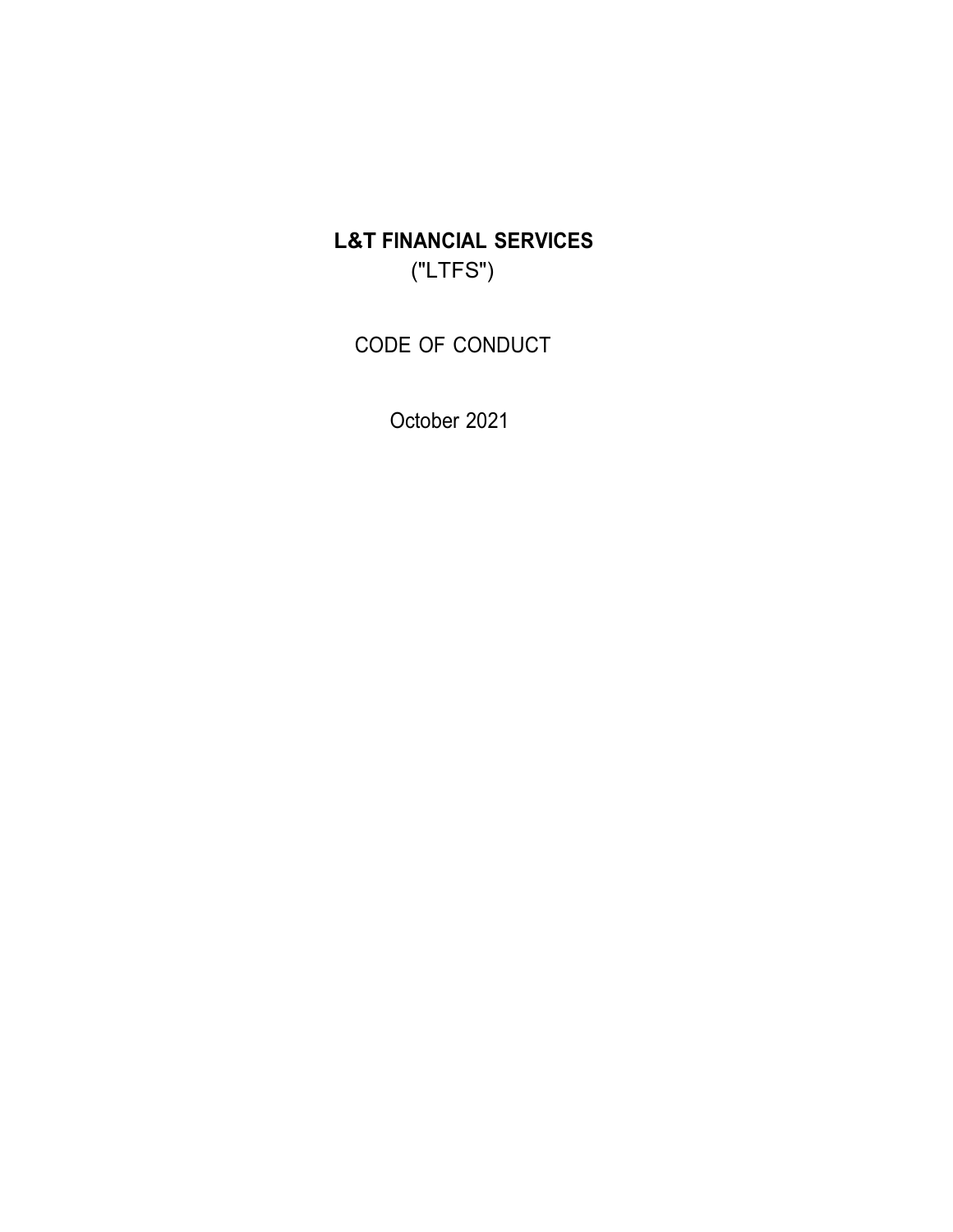The Code is applicable to all employees, including executive and managerial level officers and whole time Directors of LTFS group (hereinafter collectively referred to as "Employees").

Applicable to L&T Finance Holdings Limited and its subsidiaries

L&TFinance Limited L&TInfra Credit Limited (formerly known as L&T Infra Debt Fund Limited) L&TInfra Investment Partners Advisory Private Limited L&TInvestment Management Limited L&TFinancial Consultants Limited L&TInfra Investment Partners Trustee Pvt. Ltd. L&TMutual Fund Trustee Ltd.

L&T Finance Holdings Limited along with its subsidiary shall be collectively referred to as "LTFS".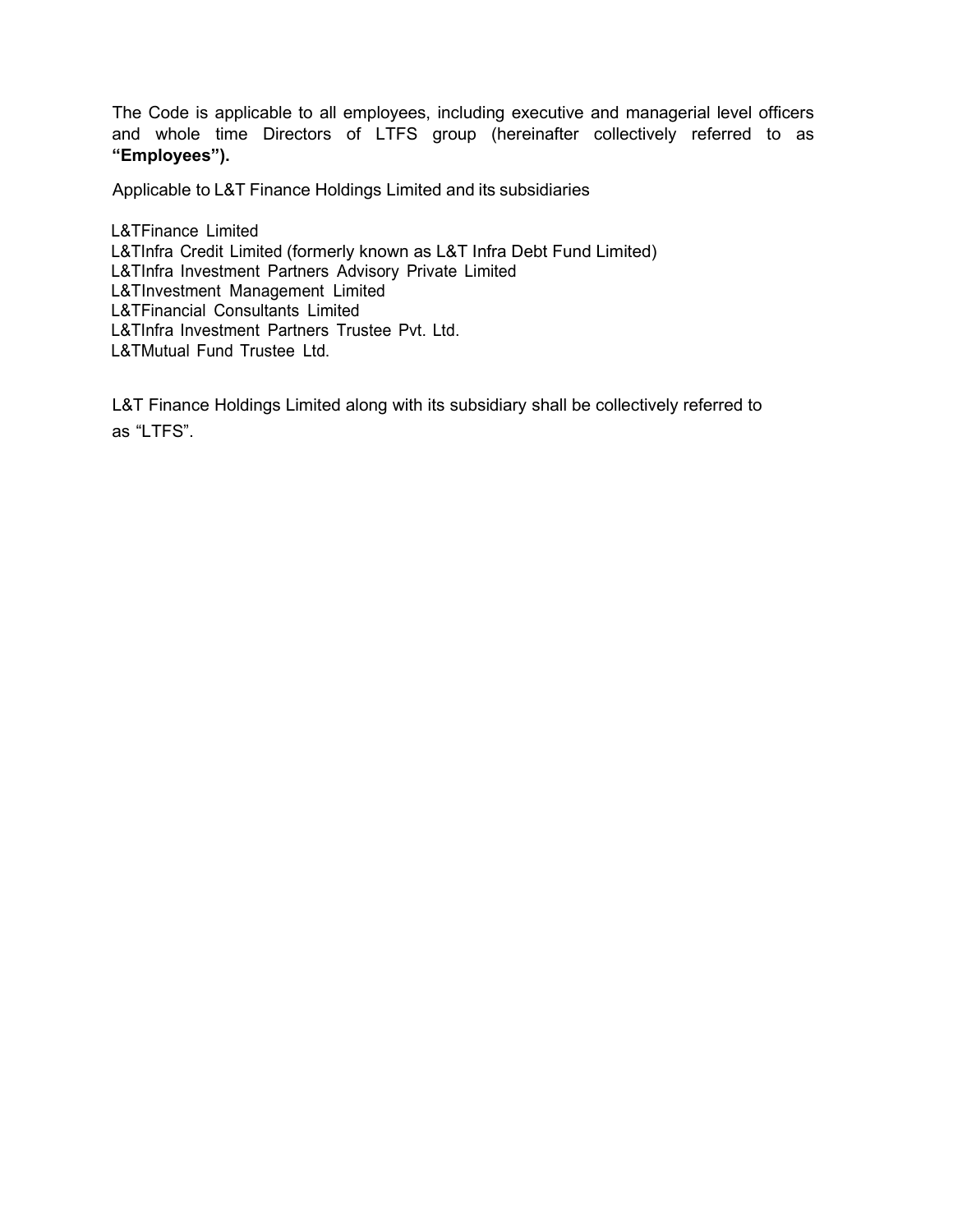#### PREAMBLE

LTFS comprises financial products and services from the L&T Group of Companies. L&T is a professionally managed Indian multinational, committed to a strong, customer-focused approach and its constant quest for top-class quality has enabled the company to attain and sustain leadership position for over seven decades.

LTFS follows a similar set of values and guidelines as that of L&T. The company's philosophy is built on a rich legacy of fair and transparent governance and disclosure practice. This includes respect for human values, individual dignity, and the adherence to honest, ethical and professional conduct. Employees of LTFS group are guided by the vision statement and values mentioned therein for the success and reputation of the LTFS brand.

The Code of Conduct ('Code') helps to ensure compliance with legal requirements and standards of business conduct of LTFS. Employees, trainees and whole time Directors of LTFS group are expected to read and understand this Code, uphold these standards in day-today activities, comply with all applicable policies and procedures. Since we are committed to continuous reviewing and updating of policies and procedures, this Code is also subject to modifications.

The principles enshrined under the Code are inclusive in nature and the various circulars or directions issued by the management of LTFS must be read along with and constitute a part and parcel of this Code.

#### Applicability of the code

The Code is applicable to all employees, including executive and managerial level officers and whole time Directors of LTFS group (hereinafter collectively referred to as "Employees").

LTFS includes L&T Finance Holdings Limited and all its current subsidiaries

LTFS group recognizes the need for this Code to be applied equally to everyone it covers. All Employees are expected to comply with the provisions of this Code. The Code will be strictly enforced and any violations will be appropriately dealt with, including subjecting persons to corrective and / or disciplinary action upto and including dismissal or removal from office.

CHRO will have the primary responsibility of implementing this Code throughout the LTFS Group subject to internal review and supervision.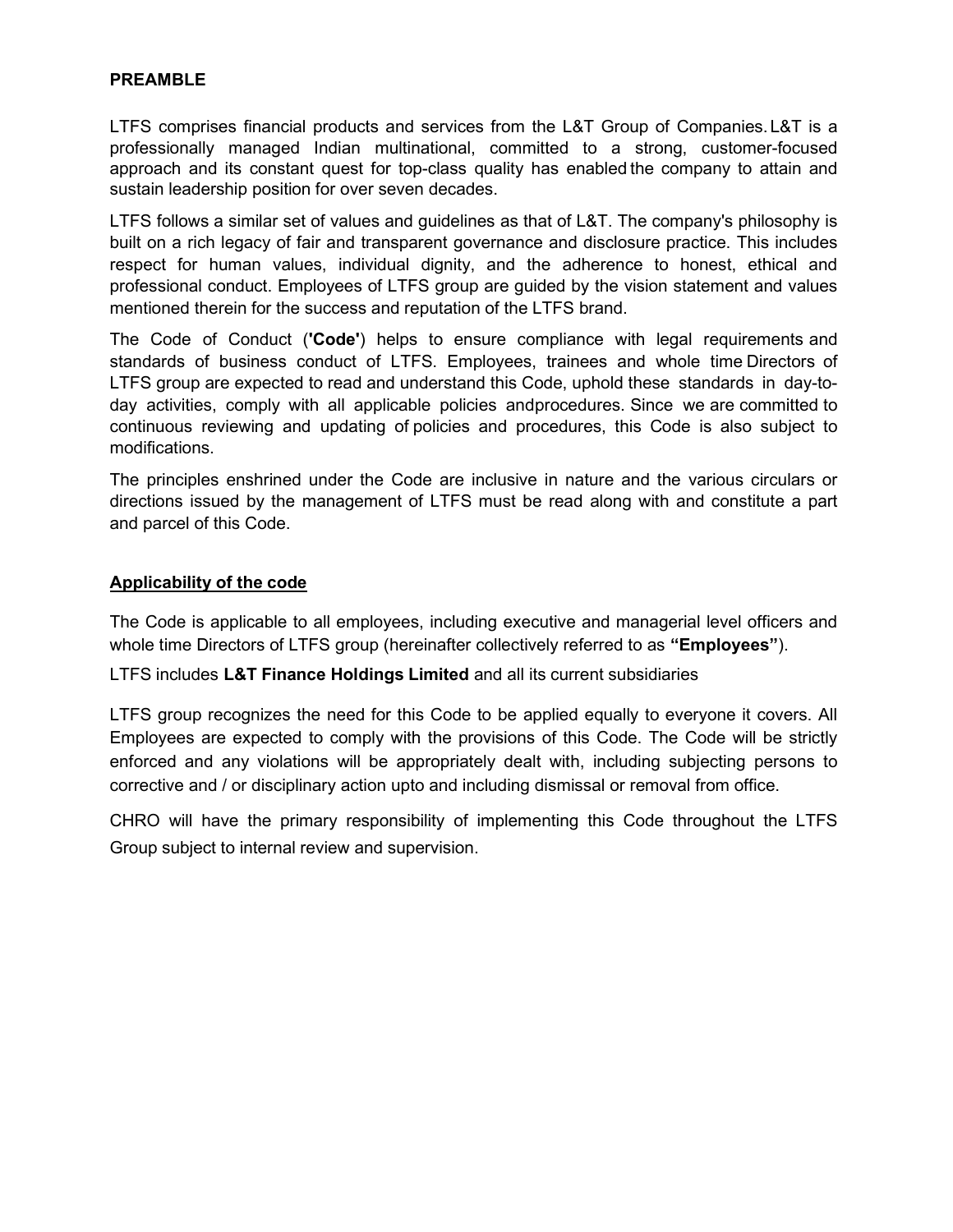## Honesty, Integrity, Ethics

All Employees must act in conformity with the professional standards of honesty, personal integrity and ethical conduct, especially when on LTFS group's business, at LTFS sponsored events, or when representing LTFS at an external event.

Ethical conduct is one that is free from fraud and deception, and free from actual or potential conflict of interest between personal and organizational needs and / or values.

#### Workplace Responsibilities

#### Respect for Individuals / Fair Employment Practices

- All Employees must treat their colleagues and business associates with dignity and respect, irrespective of caste, creed, gender, religion / region, nationality, appearance or any disability.
- Employees must not use abusive and offensive language or any kind of gestures with their colleagues or business associates.
- Employees must not engage in any activity that is likely to result in disturbing the peace and harmony of the workplace.

#### Discrimination, Harassment and Intimidation

LTFS is committed to the prohibition of harassment (including sexual harassment) and intimidation of Employees at the workplace as it interferes with one's right to individuality. It is LTFS group's endeavour to provide easily accessible reporting channels for every Employee and ensure their confidentiality. If an Employee feels that he / she has been subjected to any form of harassment, it is the Employee's responsibility to report the matter, without the fear of any adverse actions by management.

(For additional details refer to the LTFS Anti-Sexual Harassment Policy uploaded on MyLTFS)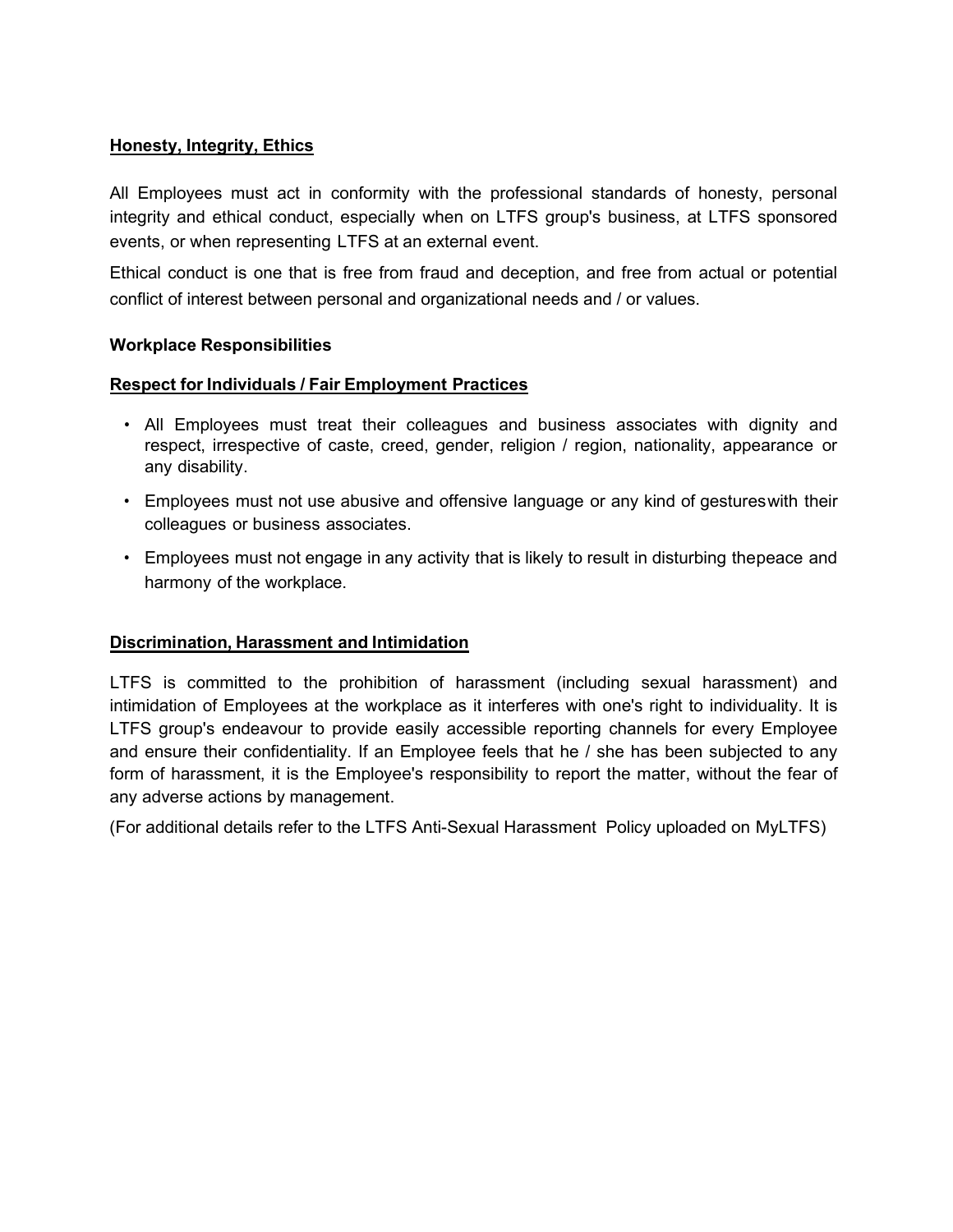## Alcohol and Drug Free Environment

Consumption of Alcohol and / or drugs by any Employee at the workplace is strictly prohibited, subject to the following exceptions:

- Specifically prescribed drugs as medication for an ailment.
- Consumption of reasonable quantities of alcohol at social occasions / gatherings / functions organized / sponsored by the company, at designatedareas only.

Violation of this Policy by any Employee will result in disciplinary action.

# Safe and Healthy Environment

LTFS considers safety of Employees as a primary concern and expects its businesses and Employees to comply fully with the appropriate laws and internal regulations.

The LTFS group encourages Employees to showcase responsible behaviour that results in the best possible accident prevention measure. This applies to both: the technical planning of the workplace, equipment and processes, and the safety management and personal behaviour in everyday workplace.

Employees must strive to keep their own workplace and surroundings clean and hygienic.

Employees must endeavour to create a safe working environment by following thepolicies and procedures of Health and Safety as applicable.

# Contact with the Media

In order to pro-actively manage our reputation in the media and within the corporate world and to ensure consistency of messages, interaction with media must only occur as per the LTFS Group Media Policy and with prior approval of the Group Corporate Communications Department. The LTFS Group Media Policy that designates Spokespersons authorized to communicate to the media, must be strictly followed.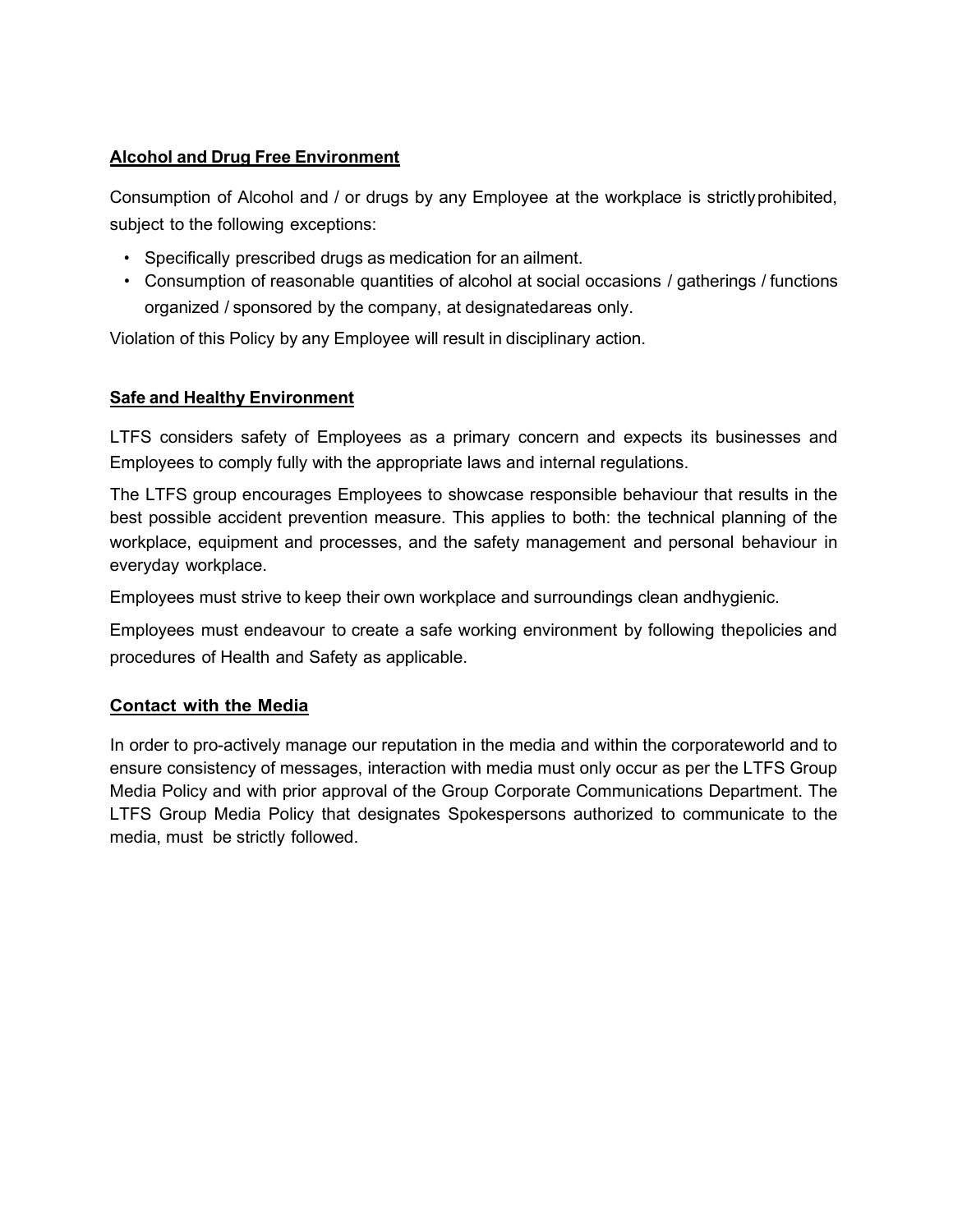## Sharing of Official Information

- Employees must not divulge or communicate sensitive / confidential information to third parties, except when authorized to do so for business reasons on need-toknow basis.
- Employees must ensure that they do not tarnish the reputation of LTFS through their communication to any external agency, customers, vendors, etc.
- Employees must desist from indulging in rumour mongering or loose talk that is detrimental to the LTFS brand.
- All public statements attributed to LTFS and its Employees should be carefully considered and personal views should be kept separate from that of the LTFS group.
- When publishing articles, delivering speeches or lectures on business, professional or managerial topics, Employees are required to take prior approval of their supervisor. Employees must be clear that in such forums, they are acting as private individual(s), and not as representative(s) of the LTFS Group.

# Reporting to Government / External agencies

Any reporting/communication to governments / Regulators/ External Agencies should be undertaken through authorised departments / personnel.

## Avoiding Conflict of Interest

The LTFS group encourages its Employees to actively participate in their communities and to pursue activities of special interest —adding these experiences to the enthusiasm and energy of the work environment. When pursuing such activities and interests, Employees have a duty to exercise personal responsibility for the benefit of the LTFS group and to avoid outside interests that conflict with their primary professional responsibilities and obligations. Any time potential conflict appears, or if an Employee is concerned that a conflict may develop, the Employeemust discuss the matter with his / her supervisor.

Given below are some guidelines that Employees must follow for the more common areas of conflict of interest:

## Professional Engagement

Employees are encouraged to associate themselves with professional bodies to enrich their knowledge and also help in building the LTFS brand. However, Employees are required to take prior approval of their supervisor before engaging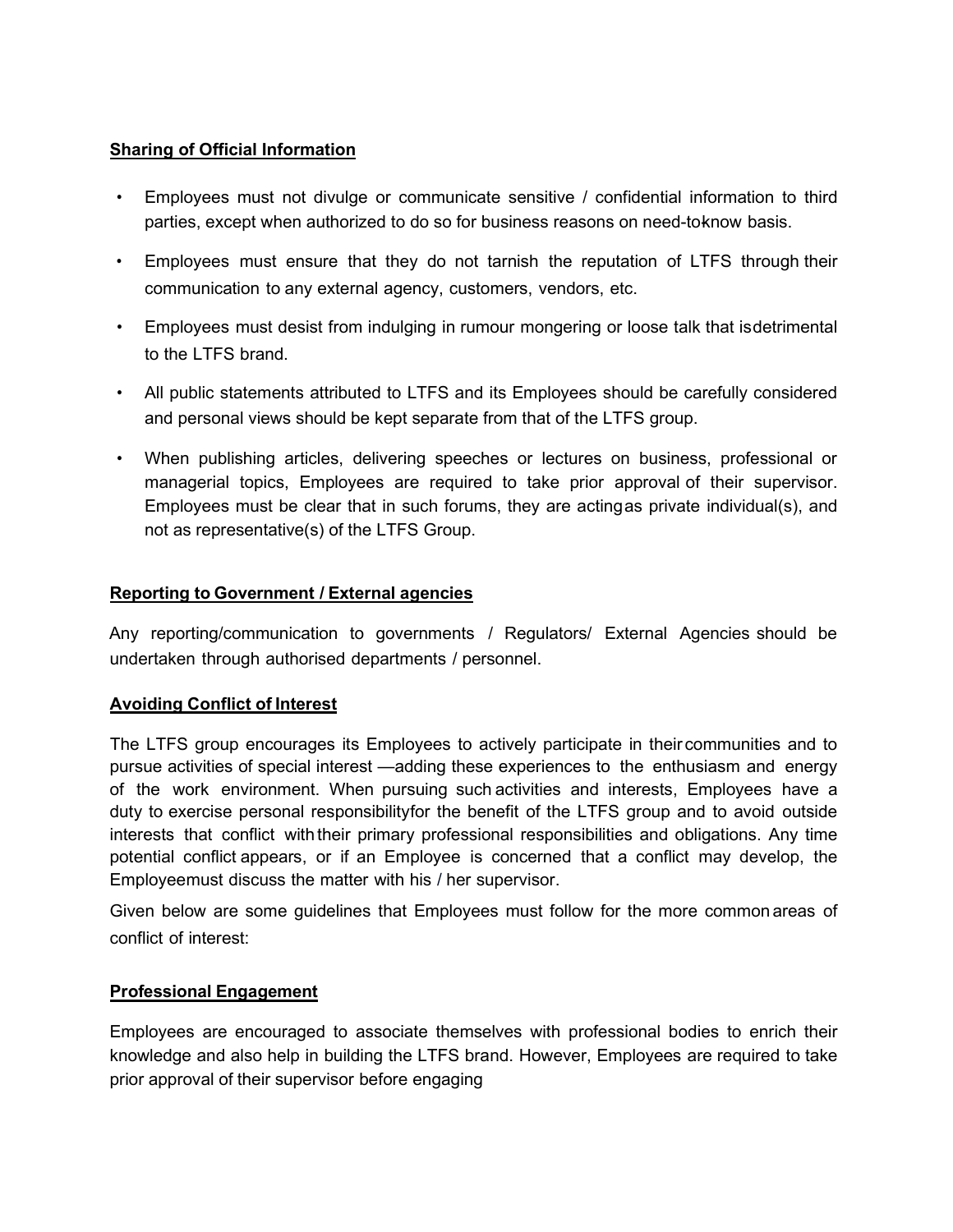with any such professional body. Further, such engagement must not result in dereliction of duty or in discrediting LTFS reputation or abuse of LTFS resources.

### Personal Relationships

At LTFS, employment of relatives will be considered solely on merit and only if there is no possibility of a conflict with LTFS group's interests. Employees must be aware of how to prevent these conflicts, as well as disclose them to the management if needed. Following aspects need to be considered with respect to managing personal relationships:

- Employees must not supervise, review or have any influence on the evaluation, pay or benefits of a relative.
- Relatives of any LTFS Employee, who are employed by LTFS suppliers, customers or competitors and where such nexus is likely to influence decisions / transactions pertaining to LTFS Group, must be disclosed to the management.

The term "relative" for the purpose of the above clause will, in relation to an individual, mean the husband, wife, brother or sister or any lineal ascendant or descendant of that individual to the extent of two generations.

#### Gifts and Entertainment

Employees must not accept gifts or cash equivalent from vendors, suppliers, customers or any such third party, which will result in any violation of law or commitment to mutual respect. Acceptance of gifts that are in the nature of promotional items with the logo of the other party and / or of nominal value, occasional business meals, celebratory events and entertainment, provided that they are neither excessive nor create an appearance of impropriety, do not violate this Code.

All gifts received by any Employee, in excess of Rs. 2,000 (Rupees Two Thousand) (or its equivalent) must be reported to the Group Head — Compliance within 15 (fifteen) days of the receipt. All gifts in excess of Rs. 5,000 (Rupees Five Thousand) are required to be deposited with the compliance department. The same will deal with these gifts, as appropriate.

#### Use of Company Assets

Employees must not exploit the organizational resources for their own personal gain

/ monetary advantage. In the discharge of official duties, they must strive for effective and judicious use of resources entrusted to them. Resources include both: tangible assets like equipment and facilities etc. and intangible assets like designs, information, software, or network with suppliers / customers, etc.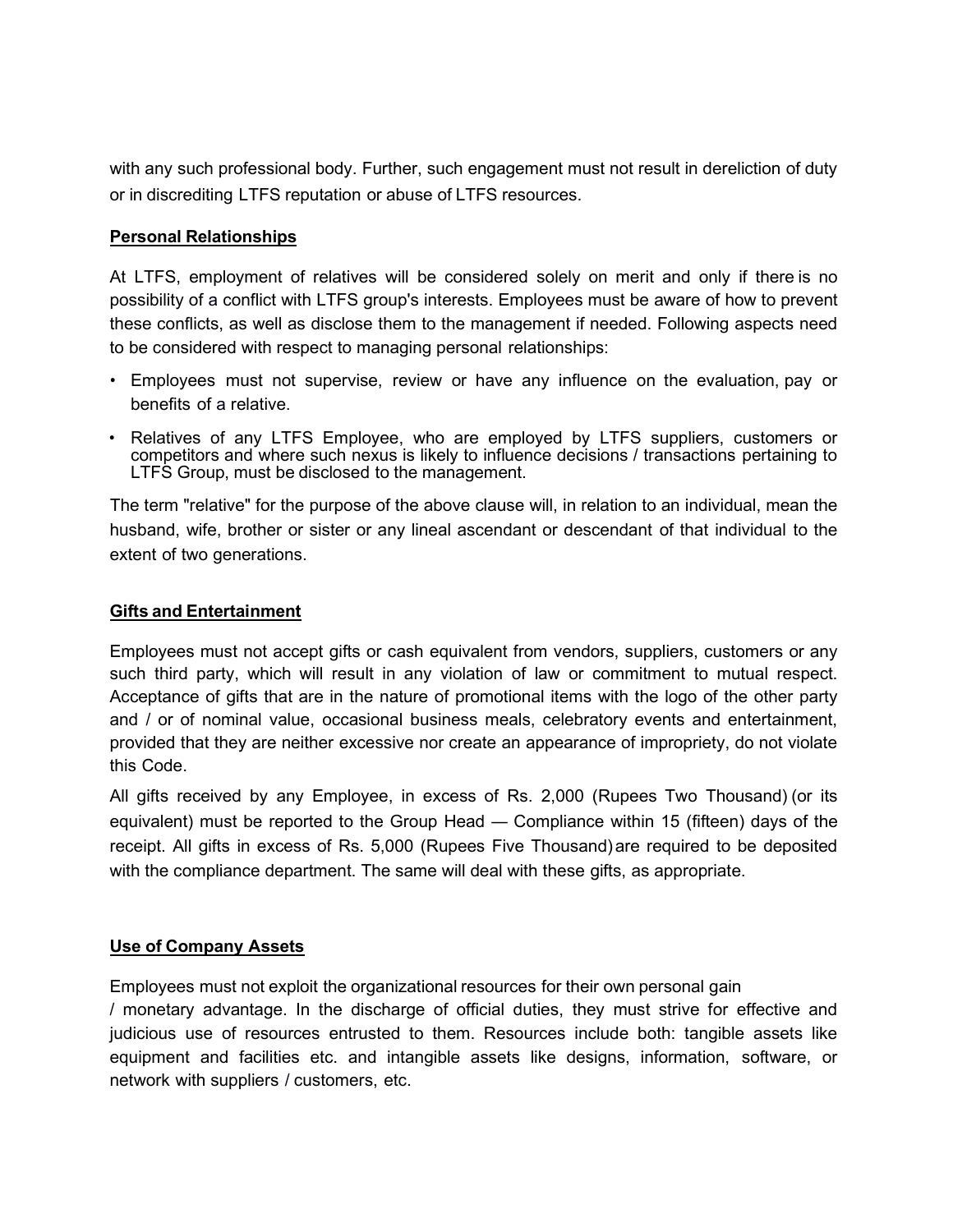Each Employee has the responsibility to protect company assets and information - doing so is critical in building and maintaining customer trust and loyalty. Improperor careless handling of assets and information could harm the company's financial strength and reputation. In addition, these violations could adversely affect a customer's or business partner's decision to engage with the LTFS group.

Employees must judiciously use the information technology facilities provided to them. More particularly every Employee must note the following:

- E-Mail / Internet facility must not be used for personal gain or commercial use.
- Downloading or accessing questionable sites is not allowed.
- Frivolous use of email for transmitting non-work related messages, pictures, jokes, chatting, etc. is prohibited.

(For details refer to the LTFS Corporate Information Security Manual available on MyLTFS).

## Bribery and Corruption

Bribery / Corruption is defined as receiving or offering of an undue reward from / to any third party. Employees must note that the LTFS group follows zero tolerance approach towards bribery and corruption.

Employees must not make / receive any payment to / from anyone including any government/ public servant for t he purpose of obtaining or retaining business or for obtaining any favourable action. Bribing a public servant can attract severe criminal penal consequences both for LTFS as well as for its Employee(s) responsible for bribing under the Prevention of Corruption Act, 1988.

## Wilful defaulter

Employee who hold whole time directorship in any of the LTFS entities shall vacate his/ her office in case his/ her name appear in the list of Wilful Defaulter as published/ disseminated by the Credit Information Company(ies) or such other appropriate notified body.

#### Share Trading

The employees should adhere to the Securities dealing Code (SDC), and Code of conduct for trading in securities other than L&TFH equity shares approved by the boards of LTFS entities.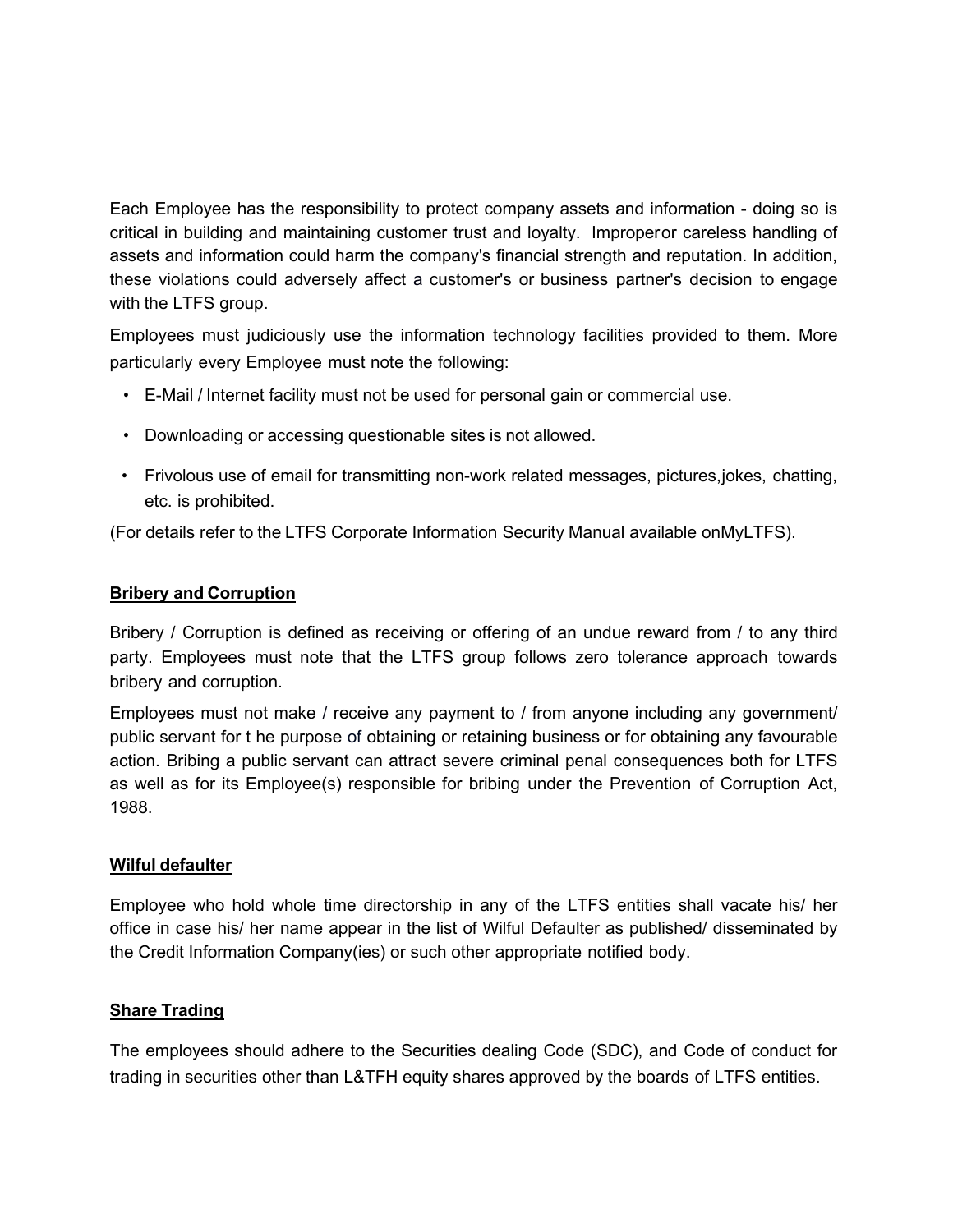### Know Your Customer / Anti- Money Laundering

The employees should follow the KYC AML policies approved by the Boards of LTFS entities while on-boarding and monitoring of the customers.

### Privacy and Confidentiality

LTFS has a commitment to ensure the privacy of personal information they have about Employees and customers.

### Proprietary and Confidential Information

Employees must always ensure the confidentiality of Proprietary and Confidential Information about LTFS group, its customers, suppliers or distributors that they obtain or create in connection with their activities for LTFS group, in accordance with the applicable law. Every Employee is obligated to protect LTFS proprietary and confidential information, even after he / she leaves LTFS group, and he / she must return all proprietary information in his / her possession upon leaving LTFS group.

For the purposes of the above, 'Proprietary and Confidential Information' includes any system, information or process that gives LTFS group an opportunity to obtain an advantage over competitors, non-public information about LTFS businesses, its customers and Employees or any other information which is not available in the public domain.

Intellectual property of the LTFS group such as trade secrets, patents, trademarks and copyrights, business research, new product plans, objectives and strategies, records, databases, salary and benefits data, employee(s) medical information, customer / employee(s) / supplier(s) lists and any unpublished financial or pricing information must be protected.

#### Employee Privacy

All information about Employees is confidential and access is limited to those who need the information or as required by any law and regulation, as per court order or when authorized by the Employee. The LTFS group's record-keeping practices are reviewed periodically to ensure that they are ethical and in accordance with the local laws and regulations.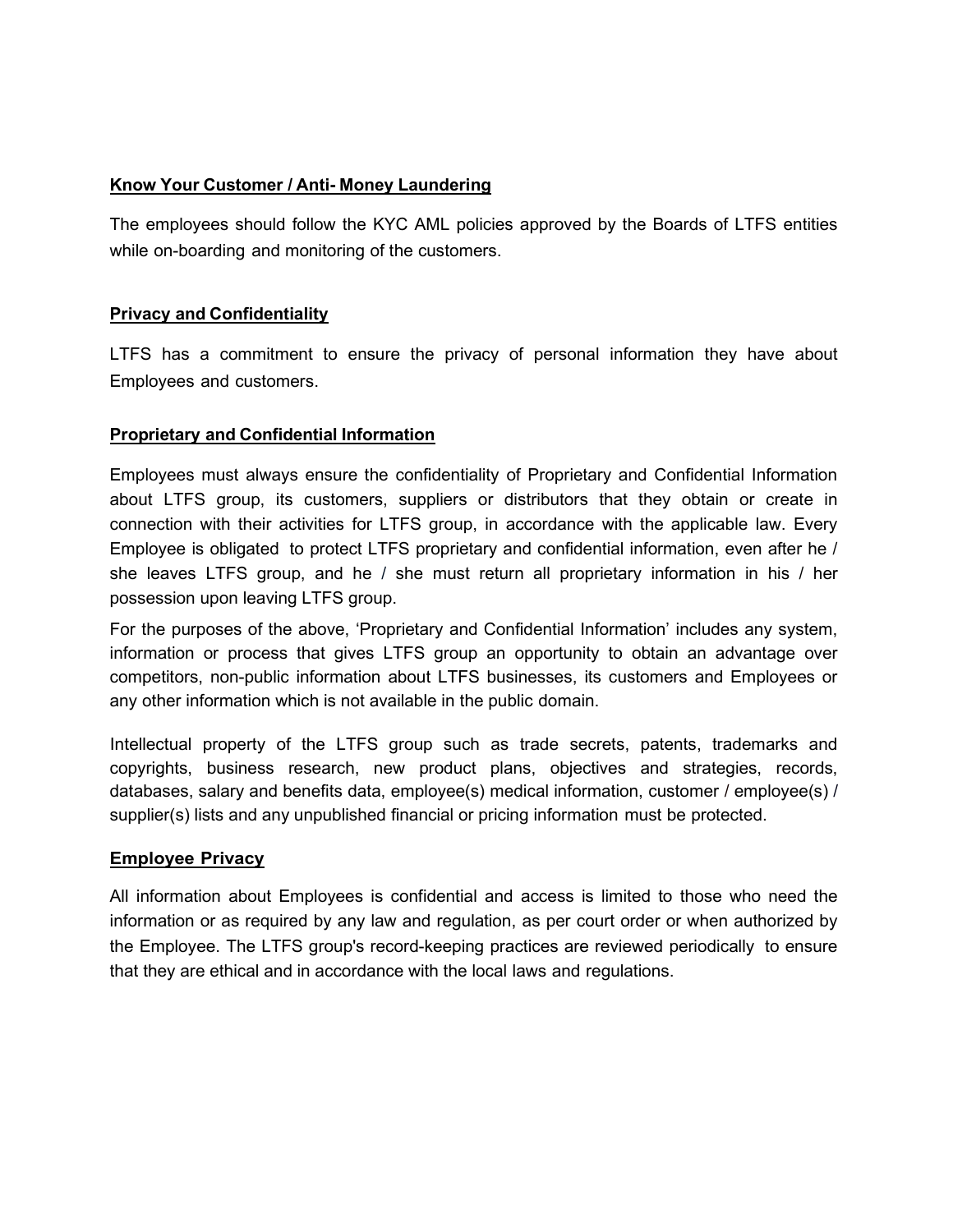### Whistle Blower Policy

Whistle blowing is a structured process, which encourages and facilitates Employees to report without fear, any wrong doing, unethical or improper practice, which may adversely impact the reputation and / or the financials of the company, through an appropriate forum.

Employees are required to adhere to the Whistle Blower policy approved by the Boards of the LTFS entities.

Employees can write to whistleblower@ltfs.com to report any wrongdoing under thispolicy.

### **Discipline**

Employees are expected to follow the principles and specific actions as required by this Code in letter and spirit. In case of any breach thereof, the respective immediate supervisor / branch head is expected to undertake Employee counselling so as to initiate corrective action.

### Breach / Violation of Code

While the LTFS group believes that the Employees would realise and appreciate the need to follow this Code in letter and spirit, in the unfortunate incident or act of breach / violation, a corrective and / or deterrent action becomes unavoidable. Therefore, any breach / violation of the stipulations mentioned in the Code will be treated as misconduct for which appropriate penalty would be imposed. Penalty, depending upon the nature and seriousness of breach / violation, may range from censure to termination of employment.

Employees must report any instances of breach / violations to the Code at code@ltfs.com

## Code of Conduct Committee

Code of Conduct (CoC) Committee consists of 4 members:

Platform Head (co-opted as re levant), CHRO, Group Head – Compliance, Group Chief Financial **Officer**